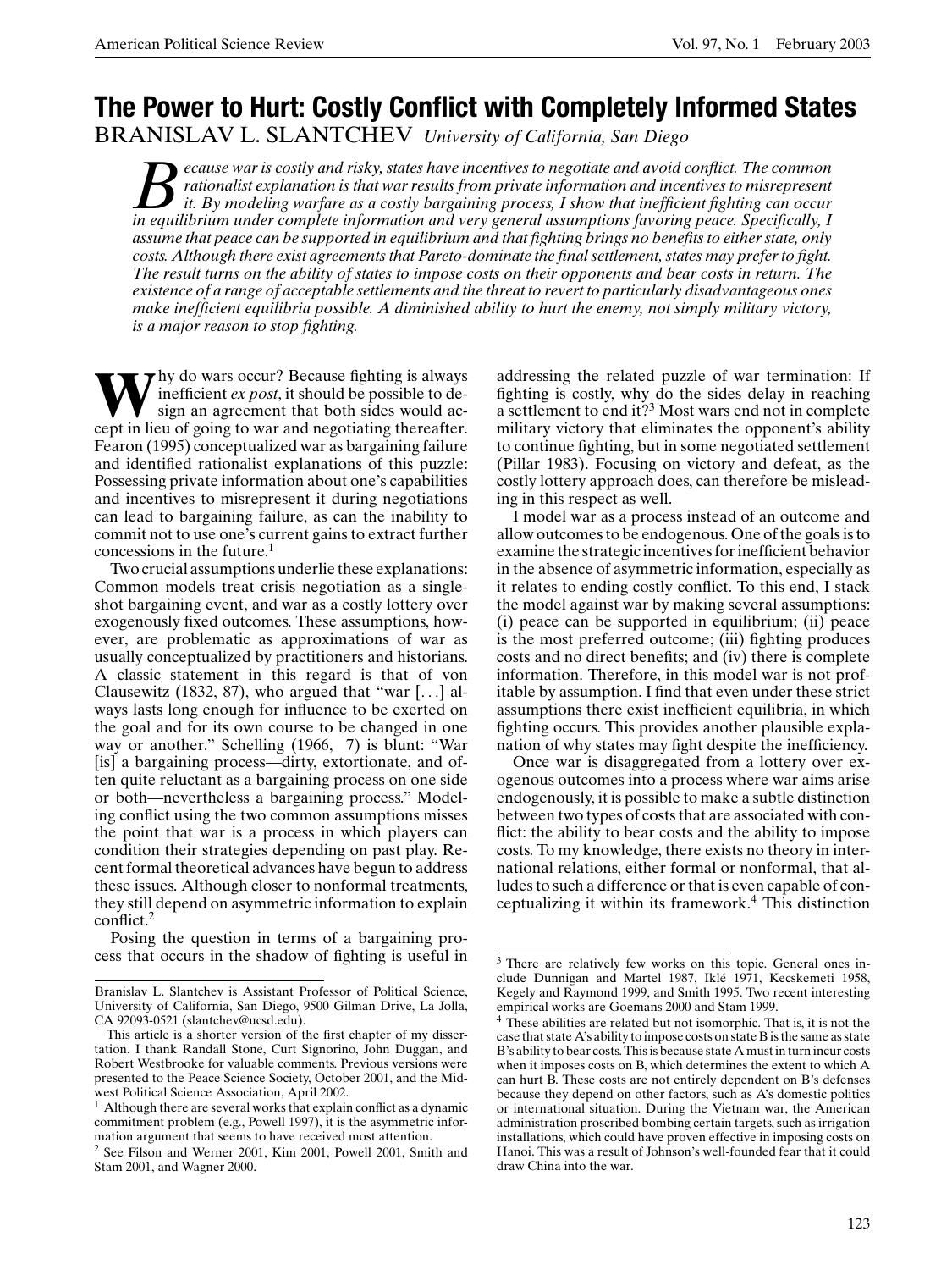is relevant because it induces bargaining strategies that produce outcomes that cannot be predicted from the usual models.

These results draw attention to two underappreciated areas in research on war: the endogeneity of war aims and the ability of states to inflict pain on their adversaries. Although coercion has been recognized as perhaps the premier instrument of wartime politics, theories of war have generally ignored the possibilities that states condition negotiation strategies on their performance in the war and that such strategies depend on their ability to impose costs in unforeseen ways.

Uncertainty is a pervasive feature of international politics, and almost all models in which war occurs in equilibrium rely on asymmetric information to explain war (Powell 2001). As Goemans (2000, 24) notes, "If both sides knew how the pie would be divided after the war, both would be better off if they divided accordingly before the war."<sup>5</sup> However, simply knowing how the pie would be divided does not necessarily mean that the division is the only one that can be supported in equilibrium *ex ante* even if such outcome is preferable because it is Pareto-improving (that is, at least one player can be made better off without anyone else being made worse off). Inefficiency can occur under complete information because (i) a range of negotiated agreements can be supported as outcomes of efficient equilibria; (ii) some of these leave players distinctly worse off; and (iii) the threat to switch to one of these different equilibria, depending on the path of play, can support a variety of inefficient equilibria that involve fighting.

The result of inefficiency under complete information has much in common with several formal models of wage bargaining in economics. These models have also normally invoked asymmetric information as the cause of delay and suboptimal outcomes, but there have been several recent developments. Fernandez and Glazer (1991) study a complete information model in which a firm and a union bargain over wages and in which the union can go on strike. They are able to demonstrate that inefficient equilibria exist in which the union strikes (see also Haller and Holden 1990). Unlike such a model, in which only one player can impose costs on the other, I allow both players to engage in a conflict game after any offer is rejected.

My approach is similar to that of Busch and Wen (1995), who study a more general model, where a disagreement game is embedded in a Rubinstein (1982) bargaining game. They also demonstrate that inefficient behavior can occur when the disagreement game, which is played after an offer is rejected, meets certain conditions. Muthoo (1999), on whose work my analysis relies heavily, provides a slightly different version of some proofs. I extend these models by allowing players to have different discount rates, which turns out to be a nontrivial assumption. In addition to this extension,

which is of interest for theoretical reasons, my discussion of the substantive implications points to areas that are not developed (or even recognized) in much of the literature on international relations.

## **THE MODEL**

Consider two states,  $i \in \{1, 2\}$ , that are bargaining over a two-way partition of a flow of benefits with size  $\pi$ . An agreement is a pair  $(x_1, x_2)$ , where  $x_i$  is state *i*'s share. The set of possible pairs is

$$
\mathcal{X} = \{ (x_1, x_2) \in \mathcal{R}^2 : x_1 + x_2 = \pi \text{ and } 0 \le x_i \le \pi \text{ for } i = 1, 2 \}.
$$

States have strictly opposed preferences and each is concerned only with the share of benefits it obtains from the agreement. A status quo distribution of benefits,  $(s_1, s_2)$  with  $s_1 + s_2 = \pi$ , exists prior to any agreement. Because a share  $x_i$  in a proposal identifies a distribution uniquely, I write  $x_1$ , which is equivalent to the pair  $(x_1, \pi - x_1)$ , and  $x_2$ , which is equivalent to the pair  $(\pi - x_2, x_2).$ 

The two players bargain according to the alternatingoffers protocol. Players act in discrete time with a potentially infinite horizon, with periods indexed by  $t(t=0, 1, 2, \ldots)$ . Players have time preferences with constant interest rates, so the discount factors are  $\delta_i \in (0, 1)$ . In even-numbered periods, player 1 proposes a division  $x_1 \in \mathcal{X}$  to player 2. If player 2 accepts that proposal, an agreement is reached, and players obtain their share in  $(x_1, \pi - x_1)$ , respectively, in every following period.

If player 2 rejects the proposal, then both states play the conflict game  $\Gamma$ . The description of this game is abstract. Let  $\Gamma$  be some game in normal form where each player *i* has an action space  $A_i$ . Given a profile of actions  $(a_1, a_2)$  with  $a_1 \in A_1$  and  $a_2 \in A_2$ , the player's payoff is  $r_i(a_1, a_2)$ .

To stack the model against fighting, assume that (i) peace is one of the outcomes in  $\Gamma$ ; (ii) peace is the most preferred outcome for both players—that is, fighting is costly and brings no benefits to either player in  $\Gamma$ ; and (iii) peace is a subgame perfect equilibrium (SPE) of  $\Gamma$ . Let the peace payoff to player *i* be its share of the status quo distribution of benefits. If either player attacks, any outcome results in some payoff strictly less than the peace payoff. The payoffs for the worst outcome are normalized to 0. Thus, for all  $a_1 \in A_1$ ,  $a_2 \in A_2$ ,  $r_i(a_1, a_2) \in [0, s_i]$ , where the payoff  $s_i$  is obtainable only if neither player fights in  $\Gamma$ . The payoffs in the conflict game constitute per-period payoffs in the bargaining game.

After  $\Gamma$  finishes, time advances to the next period where player 2 makes a counteroffer,  $x_2 \in \mathcal{X}$ . Player 1 can either accept it, in which case the players obtain  $(\pi - x_2, x_2)$ , respectively, or reject it, in which case they play  $\Gamma$  again. The game continues until an agreement is reached. Figure 1 shows the schematic for two periods of the negotiation game. Each state's objective is to maximize its average intertemporal

<sup>5</sup> This is almost identical to Fearon's (1995, 380–88) conclusion.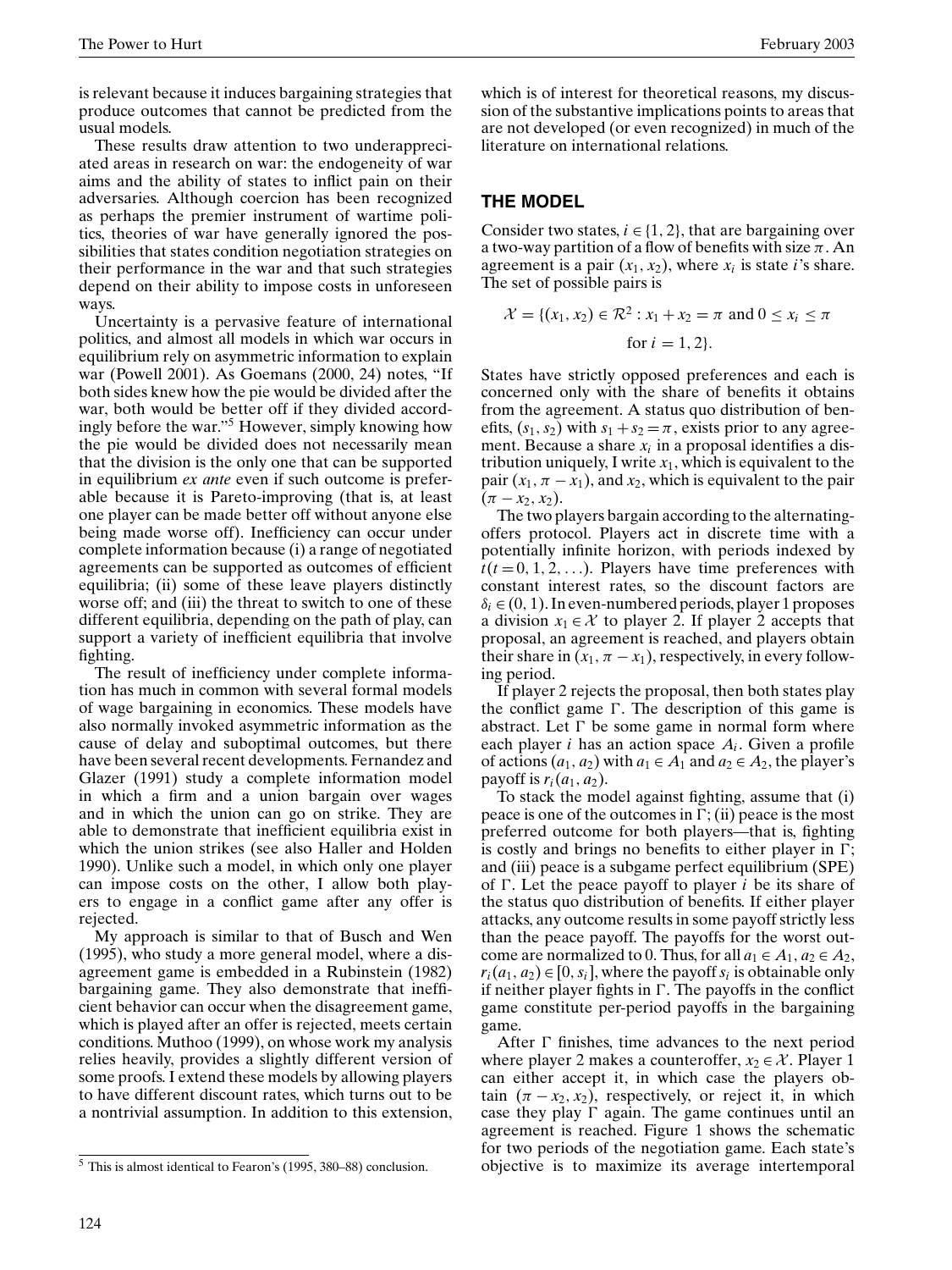

payoff  $(1 - \delta_i) \sum_{i=0}^{\infty} \delta_i^t z_{it}$ , where  $z_{it}$  is state *i*'s perperiod payoff at time *t* and equals its share of the benefits if an agreement is reached or *rit* otherwise.

Since Nash equilibria may rely on noncredible threats, the solution concept I use is that of subgame perfect equalibrium SPE, which is a refinement of Nash in that it requires each player's strategy to be optimal in every proper subgame, whether or not this subgame is ever reached when players follow their strategies (Selten 1975). In other words, an equilibrium is subgame perfect if the strategies it induces are a Nash equilibrium in every subgame.

#### **EFFICIENT EQUILIBRIA: THE THREAT TO HURT**

An SPE in the bargaining game is *stationary* if players always make the same proposals regardless of history and time. An SPE is *no-delay* if a player's equilibrium proposal is immediately accepted by the other player. Assume that if a player is indifferent between accepting a proposal and continuing the game, it accepts the proposal. The following proposition establishes the existence of stationary efficient equilibria.<sup>6</sup>

*Proposition 2.1. For each SPE of*  $\Gamma$ *, the bargaining game has a unique stationary no-delay SPE in which, for i*, *j* ∈ {1, 2} *and i*  $\neq$  *j*, *state i always proposes*  $x_i^*$ *, accepts*  $f(x_j \leq x_j^*$ , rejects  $x_j > x_j^*$ , and chooses its SPE strategy  $a_i^*$  $in \Gamma$ *, and where* 

$$
x_i^* = r_i^* + (1 - \delta_j)w,
$$

*with*  $r_i^* \equiv r_i(a_1^*, a_2^*)$  *and*  $w = (\pi - r_1^* - r_2^*)/(1 - \delta_1 \delta_2) \ge$ 0. *The outcome in all cases is that agreement is reached immediately on the division*  $(x_1^*, \pi - x_1^*)$  *and no fighting occurs*.

Because the peace outcome is an SPE of  $\Gamma$ , this proposition implies that the bargaining game has at least one stationary no-delay SPE (SSPE), which is efficient: Agreement is reached immediately at  $t = 0$ and no fighting occurs.

#### *Corollary 2.2. The status quo distribution*  $(s_1, s_2)$  *can be supported in SSPE*.

Although this game has efficient peaceful equilibria, they are not the only ones. Any inefficient SPE involves some playing in  $\Gamma$  that is not Nash. The analysis that follows is analogous to the standard "equilibrium switching" method commonly used to establish Folk Theorems for repeated games (Fudenberg and Maskin 1986).7 First, I show that a minimum payoff smaller than the status quo can be supported in an efficient equilibrium. Then I show how the threat to revert to the efficient SPE that yields this payoff to the deviating party can keep states from deviating in inefficient equilibria, i.e., equilibria in which costly fighting occurs for nonzero periods of time.

Because payoffs are time-invariant, all subgames that begin with a proposal by player *i* are structurally identical, which implies that the sets of SPE are the same. Let *Gi* denote a subgame that begins with a proposal by player *i*. Because any outcome that involves conflict is, by assumption, worse than peace, state 2 can keep state 1 strictly below its status quo payoff by fighting in  $\Gamma$ . We can therefore define the minimax payoffs of  $\Gamma$  as follows.

*Definition 2.1.* Let  $v_1 = \min_{a_2} \max_{a_1} r_1(a_1, a_2) < s_1$  be player 1's worst payoff that player 2 can impose. Define  $v_2 < s_2$  analogously.

Denote an arbitrary Nash equilibrium of  $\Gamma$  by  $\sigma^*$ and note that  $v_i \leq r_i(\sigma^*) \leq \bar{v}_i$ . Because peace can be produced by an SPE in  $\Gamma$ , I define two relevant action profiles.

*Definition 2.2.* Let  $\sigma = (a_1, a_2)$  be an action profile in  $\Gamma$  such that  $r_1(\sigma) = v_1$ . Let  $\bar{\sigma} \equiv (\bar{a}_1, \bar{a}_2)$  be the SPE in  $\Gamma$ , such that  $\bar{v}_i = s_i$ .

Because any player can attack in the conflict game and fighting is costly, it follows that  $v_i < s_i = \overline{v}_i$ . I now turn to the main proposition of this section, which establishes that player 1's worst (respectively, player 2's best) payoff can be supported in SPE. The proof is in the Appendix.

*Proposition 2.3 (Extremal SPE). With sufficiently little discounting, the following hold*.

- *1. If*  $\delta_1 \geq \delta_2$ , the following strategies support an SPE *in which agreement*  $(x_1^*, \pi - x_1^*)$  *is obtained immediately.*
	- *(A) Player 1 always offers*  $x_1^* = y_1 + (1 \delta_2)w_1$ , *accepts*  $x_2 \le x_2^*$ , *and rejects*  $x_2 > x_2^*$ , *where*  $w_1 = (\pi - v_1 - \bar{v}_2)/(1 - \delta_1 \delta_2)$ . *Player 2 always*  $\text{of}$ *fers*  $x_2^* = \bar{v}_2 + (1 - \delta_1)w_1,$  accepts  $x_1 \leq x_1^*$ , *and rejects x*<sup>1</sup> > *x*<sup>∗</sup> <sup>1</sup> . *If player 1 rejects an offer, then play* σ *in , and if player 2 rejects an offer, then play*  $\bar{\sigma}$ . If player 2 offers  $x_2 > x_2^*$ , rejects

 $6$  The analysis relies heavily on Muthoo 1999, which is in turn based on Busch and Wen 1995. Proposition 2.1 is an adapted version of Proposition 6.5 in Muthoo's (1999) book, and the proof requires only straightforward modifications.

<sup>7</sup> It is relatively easy to obtain inefficient outcomes in repeated games. The model of war as a bargaining process, however, is not a repeated game because agreement ends it, and the standard Folk Theorems therefore do not apply.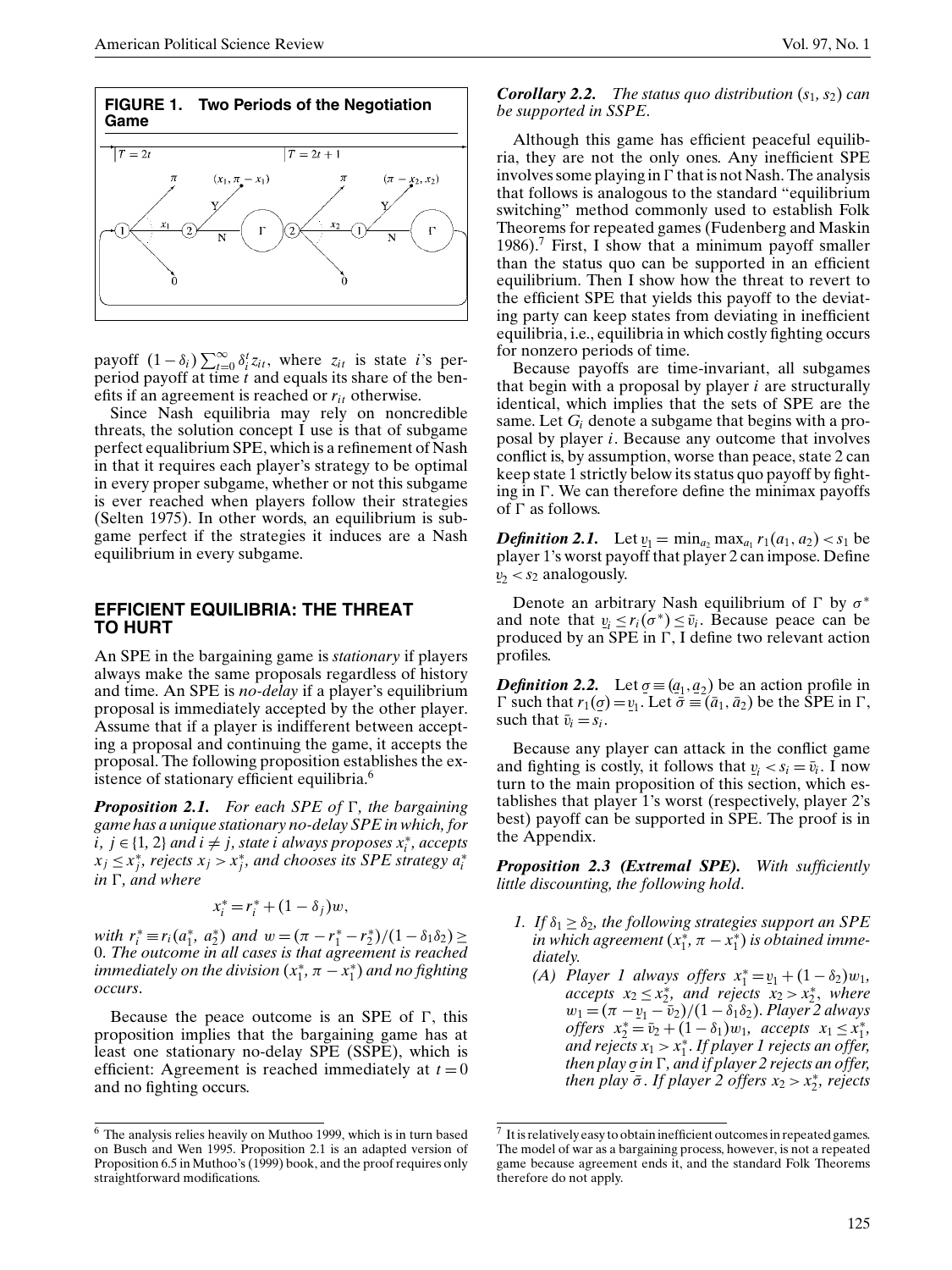$x_1 \leq x_1^*$ , or plays differently in  $\Gamma$ , then switch *to phase B*.

- *(B) Play the SSPE from Corollary 2.2.*
- *2. If*  $\delta_1 \leq \delta_2$ *, the following strategies support an SPE in which agreement is obtained only in*  $G_2$ .
	- *(A) Player 1 always makes nonserious offers* (*e.g.*,  $x_1^* = \pi$ ), *accepts*  $x_2 \le x_2^*$ , *and rejects x*<sup>2</sup> > *x*<sup>∗</sup> <sup>2</sup> . *Player 2 always offers*  $x_2^* = (1+\delta_1)^{-1}(\pi - \underline{v}_1 + \delta_1 \bar{v}_2)$ *, accepts*  $x_1 \leq$  $x_1 = (1 + \delta_1)^{-1}(\bar{v}_1 + \delta_1 \underline{v}_1)$ *, and rejects*  $x_1 > \bar{x}_1$ . *If player 1 rejects an offer, then play*  $\sigma$  *in*  $\Gamma$ *, and if player 2 rejects an offer, then play*  $\bar{\sigma}$ *. If*  $player 2$  *offers*  $x_2 > x_2^*$ , *rejects*  $x_1 \leq x_1$ , *or plays*  $d$ *ifferently in*  $\Gamma$ *, then switch to phase B.*
	- *(B) Play the SSPE from Corollary 2.2*.

In a Type I equilibrium from Proposition 2.3, when  $\delta_2$ becomes sufficiently high, the equilibrium payoff converges to  $v_1$ , which is the smallest payoff from  $\Gamma$ . The strategies do not support an equilibrium if  $\delta_1 < \delta_2$ . However, notice that when  $\delta_1 = \delta_2$  both equilibria are payoffequivalent, implying that in a Type II equilibrium and with sufficiently high  $\delta_1$ , the payoff is arbitrarily close to the payoff from a Type I equilibrium.

Proposition 2.3 highlights two important features of the bargaining model. First, regardless of the relationship of the two discount factors, it is possible to sustain in equilibrium payoffs that are strictly smaller than the peaceful SSPE from Corollary 2.2. This is an essential result because the threat to revert to an extremal SPE (ESPE) with the low payoff is sufficient to support fighting in equilibrium, as the next section demonstrates. Second, this proposition illustrates that the common assumption of equal discount factors is not harmless. Although intuitively one should expect the results to depend on how the two players value the future, and especially on whether their valuations diverge, bargaining models often assume away the difference. The richness of this model, however, introduces a level of complexity that must somehow be reduced. I now examine the implications of the two types of extremal SPE identified by Proposition 2.3 and how a player's smallest payoff differs between them.

#### **INEFFICIENT EQUILIBRIA: THE FEAR OF SETTLEMENT**

Consider player 1's smallest and largest sustainable payoffs. If  $\delta_1 \geq \delta_2$ , then, using Type I ESPE, the smallest payoff obtained immediately in a subgame beginning with player 1's offer is

$$
\underline{v}_1+\frac{1-\delta_2}{1-\delta_1\delta_2}(\pi-\underline{v}_1-\bar{v}_2)=\underline{v}_1+\frac{1-\delta_2}{1-\delta_1\delta_2}(\bar{v}_1-\underline{v}_1).
$$

Because player 2's smallest payoff that can be supported by a Type II ESPE is  $(1 + \delta_2)^{-1}(\bar{v}_2 + \delta_2 v_2)$ , the largest payoff that player 1 can get is

$$
\pi - \frac{\bar{v}_2 + \delta_2 \underline{v}_2}{1 + \delta_2} = \bar{v}_1 + \frac{\delta_2(\bar{v}_2 - \underline{v}_2)}{1 + \delta_2}.
$$

If  $\delta_1 < \delta_2$ , then, using Type II ESPE, the smallest payoff obtained in games beginning with player 1's offer is

$$
(1 - \delta_1)\bar{v}_1 + \delta_1(\pi - x_2^*) = \frac{\bar{v}_1 + \delta_1 \underline{v}_1}{1 + \delta_1}.
$$

Note that the payoff includes the first term because agreement is obtained only in the subgame that begins with player 2's offer. Because player 2's smallest payoff that can be supported by a Type I ESPE is  $v_2 + (1 - \delta_1 \delta_2)^{-1} (1 - \delta_1)(\bar{v}_2 - v_2)$ , the largest payoff that player 1 can get is

$$
\pi - \underline{v}_2 - \frac{(1 - \delta_1)(\bar{v}_2 - \underline{v}_2)}{1 - \delta_1 \delta_2} = \bar{v}_1 + \frac{\delta_1(1 - \delta_2)}{1 - \delta_1 \delta_2} (\bar{v}_2 - \underline{v}_2).
$$

To condense these results to manageable definitions, let player 1's minimum payoff that can be sustained in ESPE be

$$
\underline{s} = \begin{cases} \underline{v}_1 + (1 - \delta_1 \delta_2)^{-1} (1 - \delta_2) (\bar{v}_1 - \underline{v}_1) & \text{if } \delta_1 \ge \delta_2, \\ (1 + \delta_1)^{-1} (\bar{v}_1 + \delta_1 \underline{v}_1) & \text{if } \delta_1 < \delta_2, \end{cases}
$$
 (1)

and let player 1's maximum payoff that can be sustained in ESPE be

$$
\bar{s} = \begin{cases} \bar{v}_1 + (1 + \delta_2)^{-1} \delta_2 (\bar{v}_2 - \underline{v}_2) & \text{if } \delta_1 \ge \delta_2, \\ \bar{v}_1 + (1 - \delta_1 \delta_2)^{-1} \delta_1 (1 - \delta_2) (\bar{v}_2 - \underline{v}_2) & \text{if } \delta_1 < \delta_2. \end{cases}
$$
(2)

*Claim 3.1.*  $s < \overline{s}$  *for all*  $\delta_1, \delta_2 \in (0, 1)$ .

*Proof.* Consider the case  $\delta_1 \geq \delta_2$ . Because for any  $\delta_1$  < 1,  $\alpha \equiv (1 - \delta_1 \delta_2)^{-1} (1 - \delta_2)$  < 1, it follows that  $\alpha \bar{v}_1 + (1 - \alpha) \underline{v}_1 < \bar{v}_1$ , where the inequality follows from  $\bar{v}_1 > \underline{v}_1$ . Thus,  $s < \bar{v}_1$  for all  $\delta_1 < 1$ . Moreover,  $\bar{s} > \bar{v}_1$ from (2) because the second term is positive. Therefore,  $s < \bar{s}$ , as required.

Consider now the case  $\delta_1 < \delta_2$ . Because  $s < \bar{v}_1$ for any  $\delta_1 > 0$ , and  $\bar{s} > \bar{v}_1$  for any  $\delta_2 < 1$ , the result is established.

With these results, I now state the principal result.

*Proposition 3.1 (Inefficient SPE). For any distribution of benefits*  $s \in (s, \bar{s})$ *, some period*  $\tau > 0$ *, and sufficiently little discounting, equilibria of the following type exist: In all periods t* =  $(0, 1, \ldots, \tau-1)$ *, both players make nonserious offers, reject all proposals, and fight in*  $\Gamma$ *. In period*  $\tau$ *, they agree on the distribution*  $(s, \pi - s)$ *. If either player deviates, then immediately play the ESPE from Proposition 2.3 that supports that player's smallest payoff*.

*Proof.* Recall that the payoff from each player's worst outcome from fighting is normalized to 0. If player 1 follows the proposed strategy, then its payoff is at least  $\delta_1^{\tau}$ s. If it deviates in some  $t < \tau$ , then its payoff is at most  $(1 - \delta_1^t)\bar{v}_1 + \delta_1^t s$ , which in the limit, as  $\delta_1 \rightarrow 1$ , converges to  $s < s$ . Thus, for sufficiently high  $\delta_1$ , deviation is not profitable. The proof for player 2 is equivalent, *mutatis mutandis*.

Although many agreements would be Paretoimproving (such as *s* reached in periods prior to  $\tau$ ),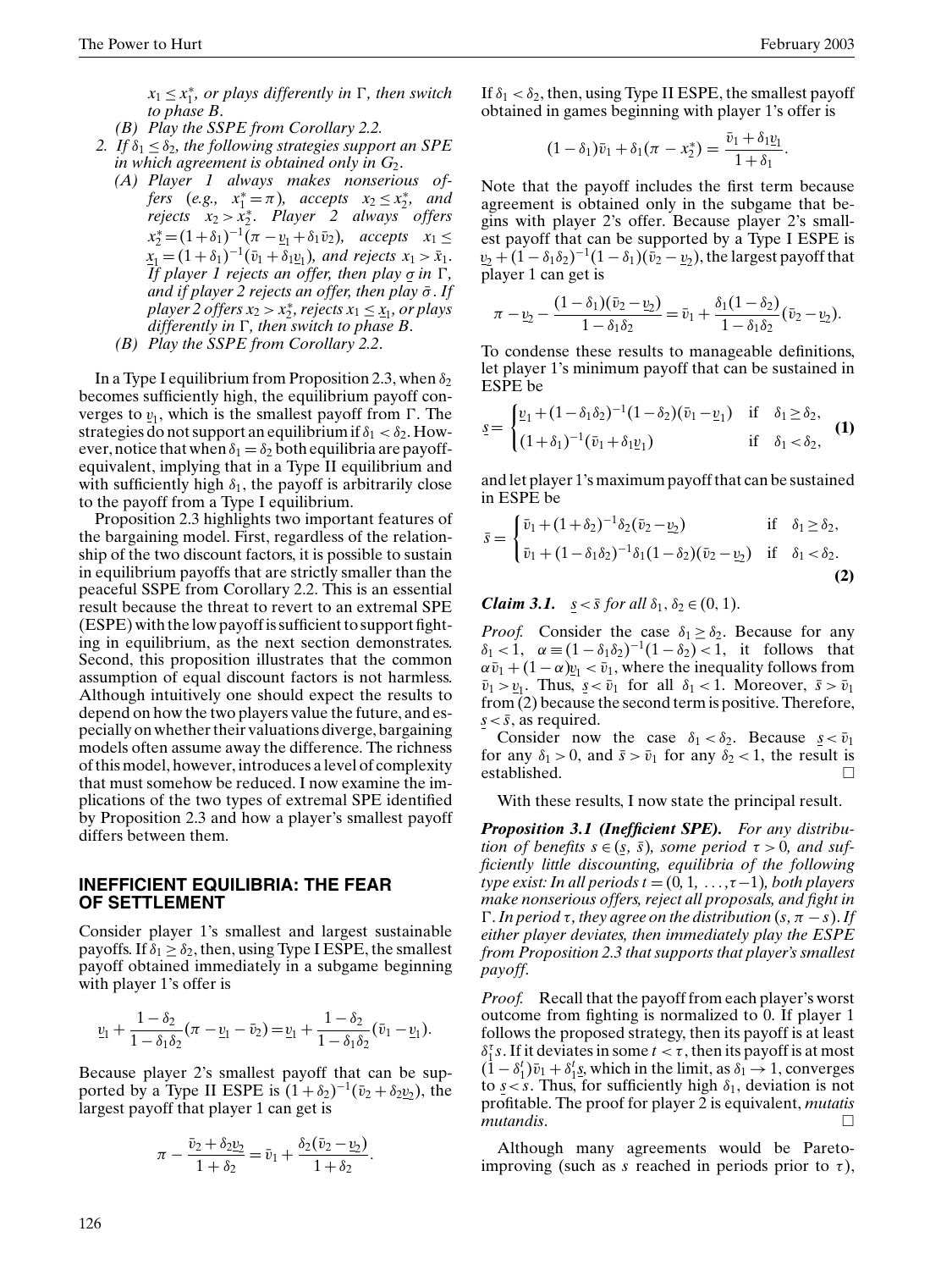these settlements cannot be had because of the way players respond to deviations. It is the threat to revert to an efficient SPE, which yields the potential deviator its worst possible payoff, that sustains these inefficient equilibria. The result does not disappear when the time between periods becomes arbitrarily small, as is usually the case with bargaining models. This is because shortening the periods between offers not only makes alternation faster, but also decreases the costs that players suffer due to fighting. Players still fight because not doing so means obtaining a worse settlement. There is no incomplete information in the model, so fighting cannot serve as a signal to separate types. Thus, even with quickly alternating offers, equilibria exist with delays in reaching an agreement. This inefficiency is contrary to the so-called Coase (1972) Conjecture in economics, which posits that even with incomplete information the ability to alternate offers quickly should produce agreements without costly delay.

It is worth noting that there are other equilibria in which fighting is sporadic, and they are all supported by similar strategies. As Busch and Wen (1995) note, strategic interaction outside the bargaining process will generally generate multiple equilibria. This indeterminacy makes empirical testing difficult. However, as my purposes are to demonstrate a logical result and point to a mechanism that is neglected in explanations of conflict, this is no great handicap.

### **DISCUSSION**

The range of distributions supportable in an inefficient SPE varies with the costs of fighting. From equation (1), it is evident that *s* is increasing in player 1's minimax payoff  $v_1$ . Thus, when the cost of fighting decreases, so that player 1 can guarantee itself a higher payoff during conflict, the lower bound on possible agreements increases, improving player 1's worst-case payoff. This result is hardly surprising and is consistent with findings supporting the conclusion that decreasing the costs of fighting improves a state's bargaining position.

From equation (2), the upper bound on possible agreements is decreasing in  $v_2$ . In other words, as player 2's minimax payoff increases, player 1's best payoff decreases. Because the minimax payoff is by definition the worst payoff that player 1 can impose on player 2, it follows that the capacity to impose costs on its opponent improves player 1's bargaining position by expanding the upper bound on the range of agreements.

This highlights an important aspect of conflict: The ability to bear costs associated with the opponent's effort to inflict pain influences how much a state can be expected to give up in a bargain. The capacity to inflict pain on the opponent, determined by the ability to bear costs associated with this effort, influences how much a state can demand in a bargain. Thus, the two types of costs jointly determine the bargaining range that opens up during fighting.

The capacity to hold the enemy to its smallest (minimax) payoff and the magnitude of costs a state must pay when the enemy is holding it to its smallest (minimax) payoff emerge as central elements in the explanation for war. The bargaining strategies that depend on fighting behavior and these costs can result in equilibria that may explain many puzzling cases, such as those where states have given up fighting after suffering relatively minor casualties or continued fighting in the face of mounting losses.

For example, in 1940 the French surrendered Paris to Germany after suffering about 90,000 dead and 250,000 wounded. This was the same nation that had defended the fortress of Verdun in 1916 at the cost of about 400,000 casualties against the same enemy (Keegan 1999, esp. 71–137). The crucial difference was that, unlike its effect in the First World War, the German onslaught in the Second managed to destroy the organizational capacity of the French high command and damaged beyond repair the French ability to inflict substantial losses on the Germans (May 2000).

Facing circumstances in which fighting is hopeless because it cannot induce the other side to accept a settlement makes surrender a rational choice. On the other hand, the continued resistance of North Vietnam despite the heavy toll extracted by the United States can also be explained by the ability of North Vietnam to cause enough damage to induce their opponent to withdraw. Similarly, the Afghani rebels could outlast the Soviet occupational forces despite heavy casualties for essentially the same reasons, as demonstrated by the immediate damaging effect of Gorbachev's *glasnost* on the Russian popular support for the war.

Continuing with the French surrender, it is instructive to note that the French government retained some residual power to inflict costs on the Germans. It could choose to flee to Algiers and continue to direct the war from there, a prospect Hitler recognized and wanted to avoid. On one hand, the Germans had devastated the French military to the point where France could not expect to inflict enough pain on the Third Reich to secure more benefits (the upper bound on the possible agreement was very low). On the other, the residual capacity to fight meant that the Germans could have been made to pay more unless they offered something (the lower bound on agreements was higher than zero).

This concession turned out to be the French fleet, which the Germans promised not to appropriate for wartime use. Perhaps surprisingly, this was the rare promise that Hitler kept. How important this concession was is illustrated by Britain's reaction to the deal. Churchill was so apprehensive that the Germans would use the captured fleet in their war on the isle nation that, after the French refused either to scuttle it or to put it to a British port, he ordered it bombed, which the Royal Air Force promptly did.

The process of war can be usefully viewed as a contest, in which both sides attempt to reduce the opponent's ability to impose costs on them while simultaneously trying to impose costs on the opponent, thereby improving their own bargaining position. Although destroying personnel and materiél may be conducive to diminishing state capacity to fight, it is not necessarily the optimal way of doing so. If a state is weak and/or cannot gain access to the opponent's homeland,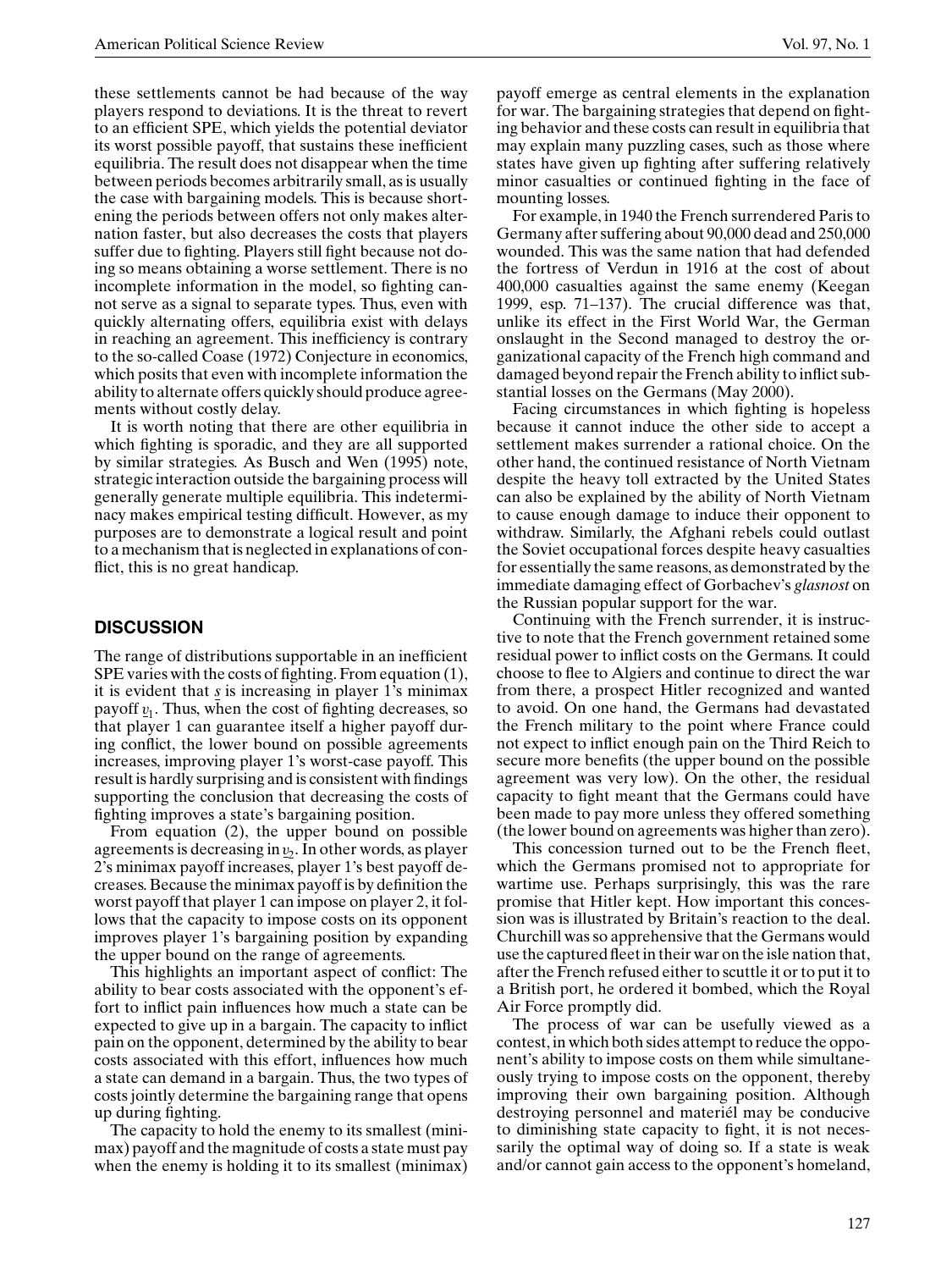its recourse may be to attempt outlasting the enemy. No country, even the richest, can sustain an indefinite involvement in war. Therefore, if a state can deny the opponent the power to hurt and simultaneously inflict enough damage to cause the enemy to expand its economic and troop involvement, then even a weaker state has good chances of success.

Three central implications emerge from this analysis. First, *states may fight as long as they believe that seeking peace prematurely means accepting an unpalatable settlement*. I should emphasize that in the model presented here, it is not the threat to use force, but the *realization* of the power to hurt, or the *compellent* use of force, that is important (Art 1980). As Schelling (1966, 3) notes, "Unhappily, the power to hurt is often communicated by some performance of it." However, it is not that states are unsure about each other's power (after all, this is a model of complete information). Rather, it is their commitment to particular strategies that produces the unhappy outcome. As in the familiar Prisoner's Dilemma, the strategies that result in the bad outcome are best responses to each other, so states cannot improve the outcome by deviating and, for example, not fighting. The problem is precisely the existence of efficient, but less preferable, bargains and the fact that if a state does not fight, then it will have to accept a diplomatic solution it likes least.

The rationale for forming such expectations empirically can be justified on the basis of a limited information argument that involves signaling behavior. Standard arguments from signaling models demonstrate that players can use costly actions to signal privately known parameters, such as cost and resolve, to other players. In such an environment, states can conceivably prolong the fight to convince their opponents about privately held information. In particular, they might choose to fight when they believe that if they quit to make an offer instead, their opponent would interpret this as a revelation of weakness and exploit it by demanding more. A logic roughly analogous to this operates in the full information model, the only difference being that states know exactly what worse bargain they will have to accept if they deviate from the fighting strategy. It is worth noting that this is one possible way to arrive at such strategies. Others, such as public opinion and the anticipation of the effect of this opinion, can also be invoked.

Second, *the diminished or eliminated capacity to hurt the enemy is a major reason to terminate war and seek a negotiated settlement*. This is a far cry from conventional notions of victory and defeat because it may not involve the complete destruction of the opponent, only of its ability to retaliate. Ho Chi Minh stated, "You can kill ten of my men for every one I kill of yours. But even at those odds, you will lose and I will win." The key in this statement is not, as usually interpreted, the Vietnamese willingness to suffer, although this undoubtedly played a role (Rosen 1972).<sup>8</sup> Rather, it is their ability to kill one

American soldier even if it took 10 Vietnamese to do so. The Vietnamese correctly surmised that this power to hurt would eventually compel the United States to withdraw. It is doubtful that such a policy would have succeeded had the United States been able to limit the number of casualties and expenses.

Schelling (1966) observed that "the power to hurt [...] is a kind of bargaining power." Although as a rule formal models of conflict feature the costs of war as an explanatory variable, and despite the prominent role of that variable in solutions, it is always state ability to *bear* costs that is discussed, but not state capacity to *impose* costs on others. The costs associated with these actions are analytically distinct and not necessarily related in a straightforward manner.

Third, *because the power to hurt is a kind of bargaining power*, *the denial of such power undermines the bargaining position of the opponent*. It is partially for these reasons that the NATO aerial attacks on Kosovo could succeed. Even the most determined opponent would yield if there were no way to hurt the enemy and thus influence the outcome of negotiations. In some respects, this argument also shows why a ground invasion would have been ill advised: The mountainous terrain, very much unlike the desert in the Persian Gulf, would not have allowed the easy application of NATO military superiority. There can be no question about the eventual outcome of such an engagement, but it is quite possible that mounting casualties might have tempted the United States into a more accommodating position. Stam (1999) estimates that the probability of success of a ground invasion was 49% and argues that this is why it was not attempted. I find the argument doubtful. Even if the probability of success were 100%, a ground invasion would have entailed significant casualties and, thus, given Belgrade bargaining power. Air strikes were ideal precisely because they denied Milosevic the power to hurt NATO forces and, thus, maneuver Yugoslavia into a better position at the negotiation table. This also illustrates why Saddam Hussein's plan "to draw the Coalition into a premature ground offensive in the hope that heavy casualties would lead Western publics to demand an early ceasefire" could not work (Pape 1996, 357).

These three points are interconnected insofar as fighting is a way to influence the final outcome, but as such, it depends on the power to hurt the opponent. It is useful to explore several historical cases in some detail to see how this logic operated in causing the termination of war and in influencing the form of settlements. These cases are only illustrations and serve as checks on the plausibility of the arguments developed here.

First, the Japanese decision to surrender in August 1945 is shown to have arisen, at least in part, from the realization that the military was unable to inflict sufficient damage on the U.S. forces in a land invasion. Second, I also examine the Vietnam War, showing that because both sides expected to have to accept worse settlements should they stop fighting, they continued the costly conflict until the United States was forced to quit due to domestic pressure (the threat of reversion to an efficient but unpalatable agreement). These cases

<sup>8</sup> Rosen incorrectly implies "American" soldiers when Ho had referred to the French.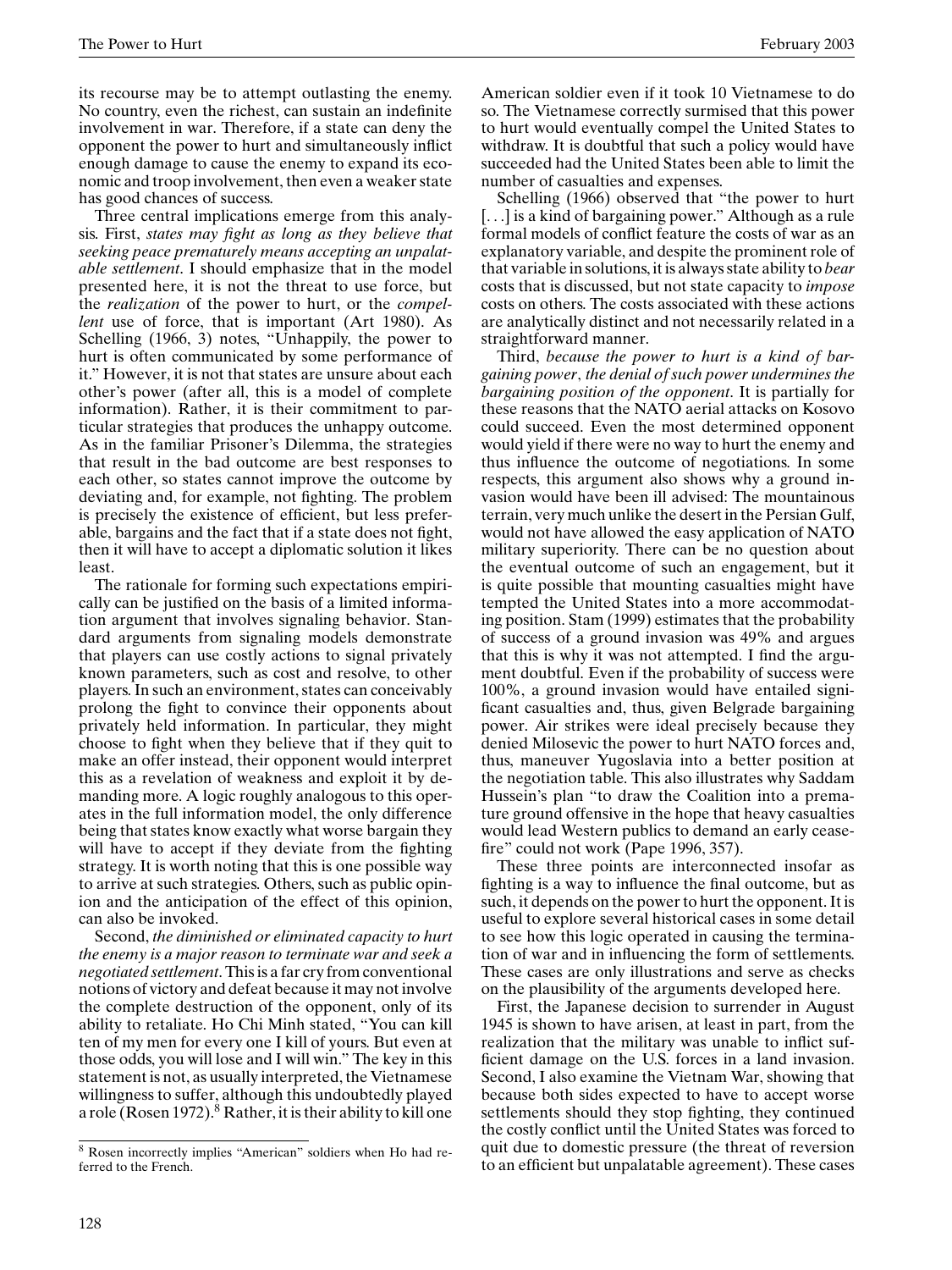illuminate certain features of the model and are useful examples of how the causal logic might work in practice. I do not claim that the model provides a complete explanation, only that it reveals a mechanism and a relationship that are often neglected.

#### **Japan's Surrender in 1945**

Japan's decision to surrender in 1945 provides a good example of the complex interaction between the (loss of) power to hurt and the expectations for a better settlement.<sup>9</sup> Significantly, at the time of surrender Japan still had over 2 million men armed and ready to fight. Neither the incendiary raids on the major cities nor the nuclear attacks had undermined morale to any perceptible degree.<sup>10</sup> Moreover, despite the Allied success in "Operation Iceberg," which captured Okinawa, the major islands still remained in Japanese hands. The unconditional<sup>11</sup> surrender on August 15 is thus a rare instance of a nation capitulating before most of its home territory had been conquered and while an army still existed that could potentially defend it.

Foreign Minister Togo began the peace overtures in late spring through the Japanese Moscow ambassador by trying to get the Soviets to mediate with the Allies. Although Stalin was not forthcoming with the information, the United States was aware of the approach. However, even after the direct message of the July 12 cable, which stated the Emperor's desire to end the war, no positive steps were taken in that direction. Togo urged the continuation of the war in an effort to improve the diplomatic situation (Butow 1954, 77–78).

Japan was in a precarious position by the early summer. Admiral Suzuki had become Prime Minister on April 6, but his attempts to find a way to conclude the war did not have enough support in the cabinet where, despite the bitter divisions, the hawks still held the upper hand. It is arguable that it may have been possible to bring about an earlier surrender through a more assertive action, but the undisputed fact remains that War Minister Anami and the Army Chief of Staff Umezu were formidable opponents very much opposed to cessation of hostilities. On June 6, the document entitled "The Fundamental Policy to Be Followed Henceforth in the Conduct of War" was introduced in the Supreme Council. It flatly called for continuation of fighting in the homeland, stating that this was the only way to preserve the nation. Few believed that Japan could turn the tide of Allied victory, but many thought that an operational success would provide a better basis to negotiate a settlement. In fact, this possibility "became a key point in the military's demand to continue the war through an Allied invasion of the home islands" (Butow 1954, 93–96).

This policy stemmed from the conviction that despite enormous expected Japanese losses, the Allies would also be badly hurt (Kennedy 1983, 193). Thus, the idea was not to defeat U.S. forces militarily (such a thing was "beyond all expectation," as General Miyazaki admitted), but to "inflict tremendous losses, forcing [the enemy] to realize the strong fighting spirit of the Japanese Army and people [and thus] bring about the termination of hostilities on comparatively favorable terms."<sup>12</sup> The success of this strategy clearly depended on the ability of the Army to inflict the necessary amount of damage.

The illusory nature of this hope was revealed by two events: The atomic bomb dropped on Hiroshima on August 6 and the Soviet declaration of war on August 9 (intercepted at dawn). The militarists, who had refused to convene the Supreme Council after the destruction of Hiroshima when Togo and Suzuku wanted to meet urgently (Asada 1998, 488), now agreed to discuss whether Japan should accept the Potsdam declaration.<sup>13</sup> Even then Umezu claimed that "we would be able to inflict extremely heavy damage on the enemy," but Togo clearly did not believe it, and it is doubtful that the General believed it himself (Brooks 1968, 62–63). Upon hearing the news about the debacle of the Manchurian army, Suzuki remarked, "Is the Kwantung army that weak? Then the game is up" (Brooks 1968, 17). The unexpected but complete collapse of what was supposed to be the elite Japanese fighting force finally convinced even the staunchest militarists that their hopes of inflicting sufficient casualties in a ground invasion of the main islands were wishful thinking.

It is worth noting that the timing of this meeting undermines the standard claim that the nuclear bomb was the main factor in the Japanese decision to surrender. The people who were seeking ways to terminate the war simply used it as another reason that the Army's plan was impossible to implement. The militarists, on the other hand, either refused to believe the news or simply ignored it. While the Council was debating whether the United States had more than one bomb at its disposal, the news of Nagasaki arrived, enhancing further the claims of the peace party. However, "the news of the Nagasaki bombing notwithstanding, a heated argument continued" (Asada 1998, 492) and it required two more meetings for the decision to be accepted. Anami claimed that "the appearance of the atomic bomb does not spell the end of war... . We are confident about a decisive homeland battle against American forces" but then went on to admit that "given the atomic bomb and the Soviet entry, there is no chance of winning on the

<sup>9</sup> For a recent authoritative discussion, see Sigal 1988. Two other classic studies are Brooks 1968 and Butow 1954. For an analysis of the factors that contributed to the decision to surrender and an evaluation of competing explanations, see Pape 1996. For an argument about the psychological impact of the atomic bomb, see Asada 1998.  $10$  Although there was some absenteeism from work due to massive flight from the cities, as a whole industrial workers turned up at about the same rate as in the United States (Pape 1996, 129–30).

 $^{11}$  The omission of the Emperor's fate from the Potsdam Declaration has been routinely interpreted as the Allies implicitly agreeing to his retention.

<sup>12</sup> Lieutenant General Arisue. His and Miyazaki's statements are in Sigal 1988, 228.

<sup>&</sup>lt;sup>13</sup> The atomic bomb moved Emperor Hirohito toward decisive action but the army still would not budge, claiming that Hiroshima had been destroyed not by a nuclear weapon but by a "conventional bomb with extraordinary destructive power" (Asada 1998, 485).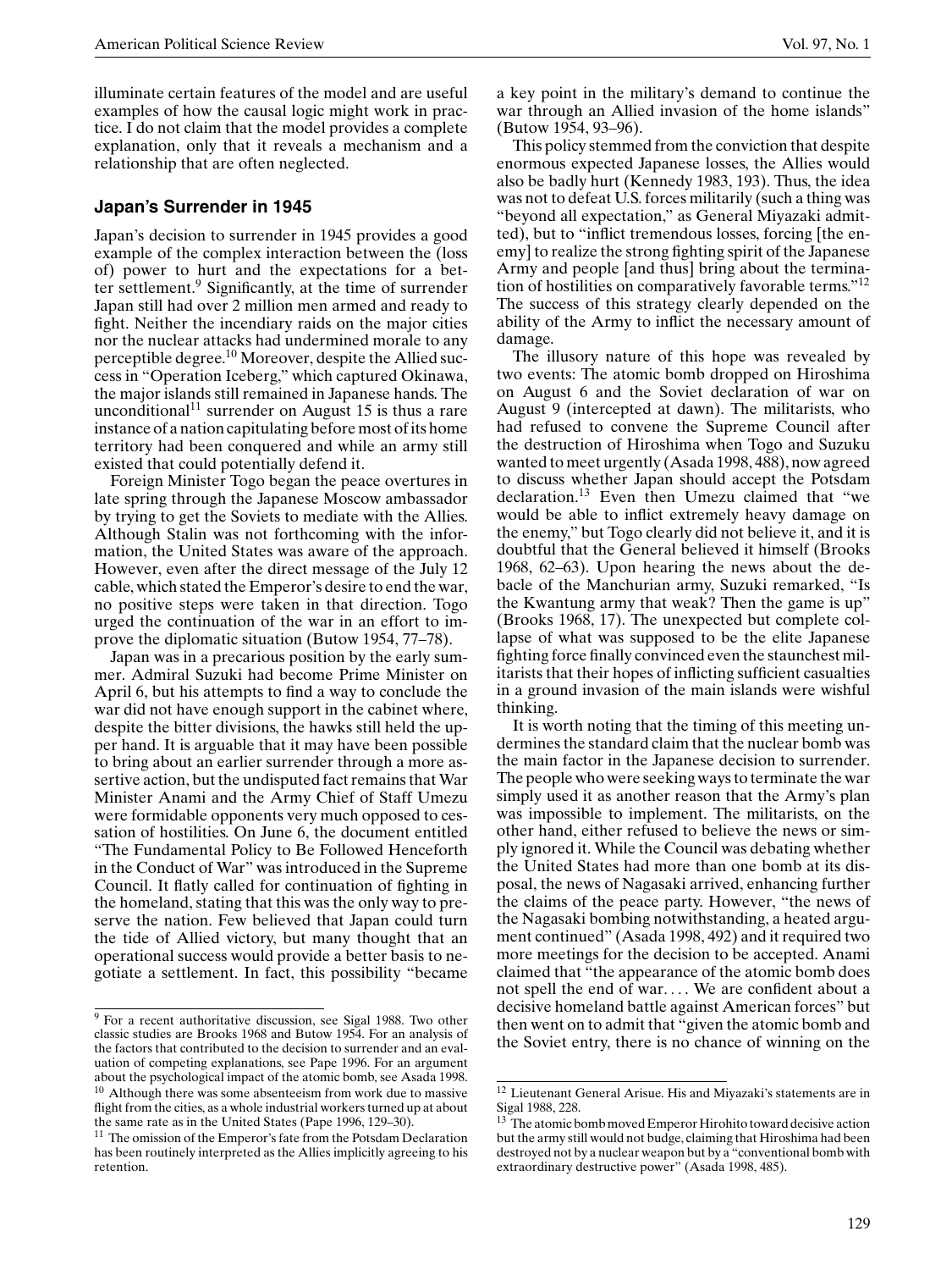basis of mathematical calculation" (finally concluding that a fanatical and hopeless fight to save the Yamato race was the only remaining option) (Asada 1998, 494). Thus, despite the importance of the atomic bomb argument, it was the Soviet intervention, which the Japanese had anticipated with trepidation ever since Stalin repudiated the prewar nonaggression pact, that precipitated the crucial reevaluation of the situation.<sup>14</sup>

Despite claims to the contrary, credible estimates of the number of U.S. casualties for an invasion of Kyushu, one of the home islands, range between 63,000 and 100,000.<sup>15</sup> Some apprehensiveness was caused by the loss in the Okinawa campaign, which took the heaviest toll of the war in the Pacific, and it was used as an early excuse for the atomic bomb (especially by an euphoric Churchill, who called it "a miracle of deliverance"). However, the firm stand that the Allies took with respect to Japanese demands to negotiate terms reveals that they were prepared to bear this cost to secure unconditional surrender.

Thus, although a party sought the termination of war early on, its efforts were thwarted by the hardliners, who believed that Japan had sufficient capability to defend the home islands. Much of Japanese intransigence in the face of overwhelming odds depended on the belief in their remaining power to hurt the United States sufficiently to soften the terms of surrender. As Kecskemeti (1958) points out, the residual capacity to impose costs on the victor makes negotiation desirable by both sides before the ultimate showdown. In August 1945, the Japanese military finally seems to have realized that estimates of their ability to inflict pain on the United States were fantastically exaggerated. The entry of the USSR into the war and the consequent collapse of the vaunted Kwantung Army were perhaps the momentous events that revealed the hollow hopes of the "hawks."This provided enough ammunition for peace-seekers to overcome the opposition to unconditional surrender and finally end the war.

This case illustrates the logic of fighting to impose costs to obtain a better settlement even when the prospects of military victory are dim. While the formal model shows why such a plan can work, the complete information requirement postulates that players are actually able to engage in costly fighting. The Japanese abandoned the strategy when they realized that they did not have the ability to inflict enough pain on the Allies. The model cannot account for this event, but it illuminates the strategic thinking that led first to the decision to stand firm and then to the reason why it was abandoned. The next case is one where the strategy did work as planned.

# **The Vietnam War**

Recall that the inefficient (fighting) equilibrium is supported by strategies that require a deviating player to "suffer" the worst acceptable agreement. The Vietnam War illustrates a case in which both sides believed that ending hostilities early would give the other an undue negotiating advantage. The leitmotif of the engagement under Johnson was that neither side made serious attempts to begin negotiations (recall that in the inefficient equilibrium, both sides make nonserious offers throughout the war). Both the United States and North Vietnam wanted to secure enough battlefield success to ensure a favorable outcome of diplomacy. However, the Jason Study indicated as early as 1966 that bombing had no measurable impact on the agricultural economy of North Vietnam and was unlikely to succeed in breaking Vietnamese morale. The Enthoven report of 1967 was even more frank in concluding that the Vietnamese strategy was to keep their losses at "a level low enough to be sustained indefinitely, but high enough to tempt us to increase our forces to the point of U.S. public rejection of the war" (Karnow 1983, 519).

General Giap, the principal architect of the 1968 Tet offensive, had a long-range strategy whose principal objective "was to continue to bleed the Americans until they agreed to a settlement that satisfied the Hanoi regime" (Karnow 1983, 549). The U.S. antiwar movement had played only a secondary role in Giap's planning but, once discovered, was explited to the full as an the additional means to impose costs on the United States. Giap remarked in the 1990s that he wanted to demonstrate "that if Vietnamese blood was being spilled, so was American blood [...] and more and more Americans renounced the war" (Karnow 1983, 557).

As Pape (1996, 177–94) concluded, the failure of Rolling Thunder's (1965–68) alternation among a Schelling strategy of increasing risk to Hanoi's industrial base, a denial by interdiction, and a Douhet plan that focused on increasing current costs was due simply to North Vietnam's low vulnerability to these types of coercion strategies. It was not until 1972, when Hanoi switched to conventional warfare (which was militarily vulnerable to U.S. bombing), that coercive air power could compel them to return to the negotiating table. However, even then Kissinger's first attempt failed when South Vietnam's Thieu refused to sign the agreement. The North Vietnamese used this as a pretext to back out of negotiations, which precipitated Nixon's "Christmas" bombing (Linebacker II) to break the deadlock and the attempt to blackmail a better agreement.

<sup>14</sup> Kecskemeti (1958) reaches the same conclusion about the impact of Stalin's declaration, but for different reasons. He contends that the Soviet entry in the war dispelled the last illusions the Japanese had of using Stalin as a mediator for extracting better terms from the Americans and thereby forced them to accept whatever was being offered. This seems to require a whole lot of unwarranted hoping by the Japanese high command, especially since Stalin had refused to renew the prewar nonaggression pact earlier in the year, had promised to enter the Pacific War several months after concluding the war in Europe, and could be expected to want to take part in the division of the spoils in Asia.

<sup>&</sup>lt;sup>15</sup> There is a common belief that the dogged defense of Iwo Jima and Okinawa caused the United States to update its beliefs about the costs of invasion, which in turn precipitated the use of the atomic bombs (Giangreco 1997; MacEachin 1998). However, as the military commanders argued, complete victory was a foregone conclusion (Miles 1985). The military buildup on Kuyshu may have altered the initial cost estimates and may even have prevented operation Olympic in favor of some alternative against northern Honshu (Bernstein 1999).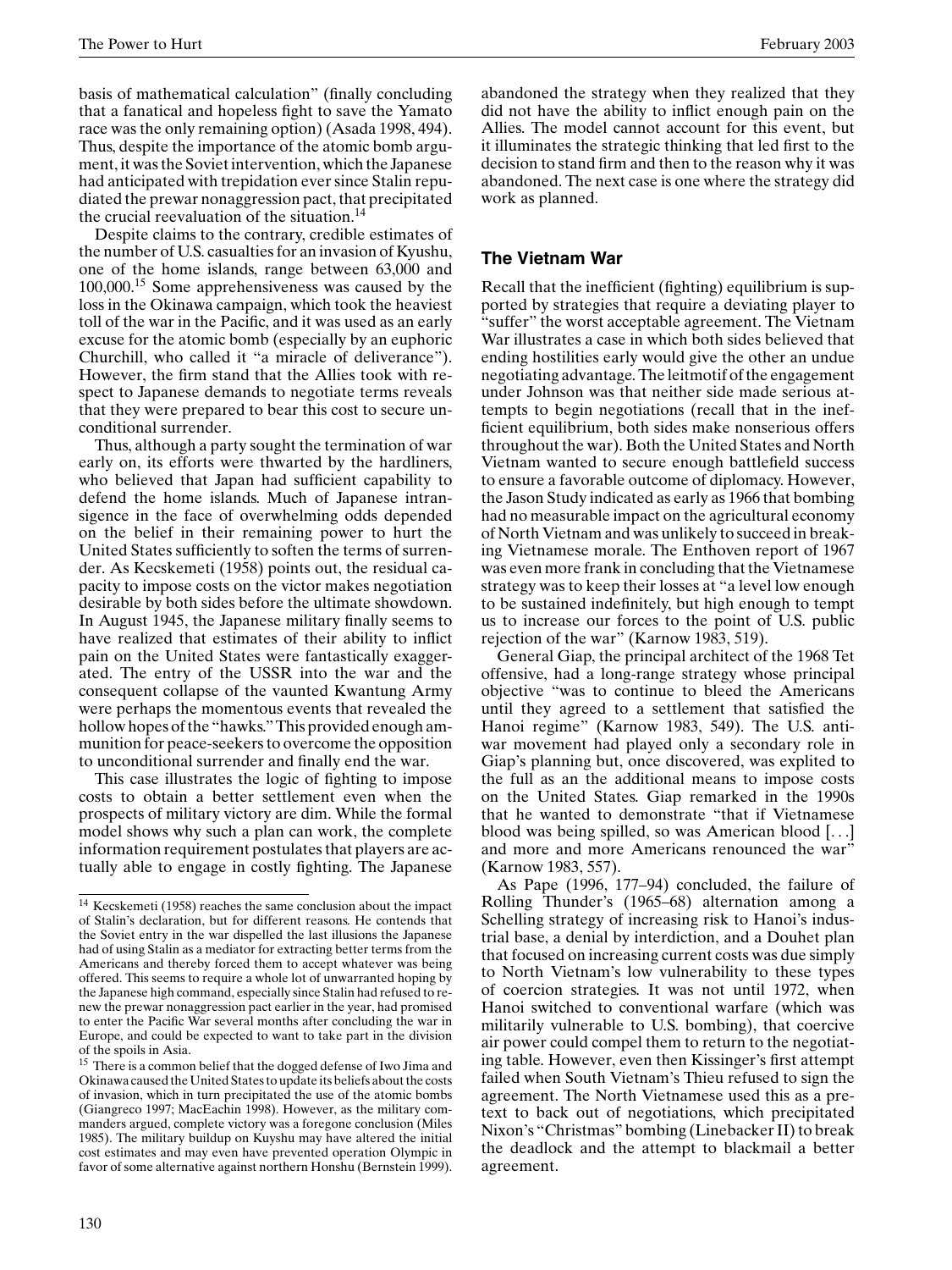The Communists considered battlefield victories the "key factor 'for the attainment of a political settlement'" and believed that they could force the United States out by breaking its ties with the Saigon regime and exploiting the antiwar movement. Nixon was convinced that quitting unconditionally would spell the end of Saigon and perhaps his own reputation and that it would damage the U.S. international position. Despite Nixon's claims that the United States had "finally achieved peace with honor," the Paris treaty of 1973 was an admission of defeat. Although the North Vietnamese demand for a coalition government was dropped, the agreement allowed their troops to remain in the South and virtually guaranteed the overthrow of Saigon that occurred two years later.

The U.S. administration firmly believed that it could not quit the war because leaving Communist aggression unchecked would encourage similar movements elsewhere. It also worried about U.S. political standing in the international arena, especially with regard to its European allies (Strong 1992, 93–94). However, relentless bombing could not coerce Hanoi into negotiations, and the domestic situation was hardly favorable for a full-scale land invasion. Saigon could not exist without U.S. support, Vietnamization had failed, and the war had no end in sight. The ability of the United States to hurt North Vietnam was severely limited by the guerilla tactics of the Viet Cong, the agricultural economy (which, unlike industrialized economies, cannot be hurt by destroying identifiable objects), the unsophisticated (and easily repairable) infrastructure, the constant influx of supplies from the USSR and China, and the politically motivated limitations placed upon the military.<sup>16</sup>

On the other hand, North Vietnam's power to hurt the United States increased with time and the extent of U.S. involvement in the war. The war was costly, in both economic and humanitarian terms. The fearsome combination of rising taxes and a climbing death toll was the nightmare of the administration, which was also harangued by the antiwar demonstrators. Without prospects of winning or the means to coerce Hanoi, the United States could do little more than withdraw. Even though both sides believed that quitting early would give undue advantage to the enemy, the power to hurt rested with North Vietnam, and so did the eventual settlement.

#### **CONCLUSION**

I have argued that it is misleading to regard war as a costly lottery over exogenously fixed outcomes. After noting that both practitioners of war and scholars have posited that war is a kind of bargaining process, I constructed a stylized model that incorporates the simultaneous occurrence of negotiation and fighting to allow players to condition their strategies on their past behavior. I completely stacked the model against

conflict by assuming that peace can be supported in equilibrium and that fighting brings only costs and no benefits to both sides.

Despite these fairly generous assumptions about peace, inefficient fighting can occur in equilibrium and there may be a delay in reaching an agreement. This result does not require incomplete information and does not depend on any of the mechanisms from standard rationalist explanations of war. Instead, war becomes possible when states utilize conditional strategies that make war aims dependent on actions in the model.

The existence of these inefficient equilibria depends on two types of costs of war. The first is the cost that a state can be made to pay when its opponent tries to hurt it. The second is the cost that a state must pay to hurt its opponent. The power to hurt, which turns on the relative magnitude of these costs, and the conditional strategies open up a bargaining range that can produce fighting in equilibrium under complete information.

The power to hurt should not be treated in simple military terms. Throughout Napoleon's wars, England, which kept raising and resurrecting coalition after coalition against him, was his principal enemy (Fuller 1961, 55–56). Without a means of striking at the island itself, Napoleon resolved to strangle it economically, fully aware that if he could hurt British exports, he would undermine their credit and their ability to pay for the wars against him. The Continental System was designed for precisely that purpose. Lacking a capability to hurt his main enemy through direct miliary engagement, Napoleon correctly inferred that his troubles would never be over unless he found another way of doing so: The System was the weapon to do it. Thus, the power to hurt can take many forms, from military victory, to economic coercion, and humanitarian losses.

The idea that the power to hurt may not translate directly into factors commonly used to measure force, such as military capabilities, geopolitical configurations, economic resources, and features of the political system, provides further clues as to why costly conflict may erupt between sides with severe power asymmetries (e.g., the conflict between Israel and the Palestinians). These conclusions also put in doubt common statistical models of war, which rely on aggregate military and economic capabilities of states. As demonstrated by the empirical cases, these rough indicators may be completely wrong in predicting outcomes. The power to hurt can take many forms.

## **APPENDIX**

#### **Proof of Proposition 2.3**

This establishes the result for the extremal SPE that support player 1's worst payoff. The result for player 2 follows from a symmetric argument. The optimality of phase B in both cases follows from Proposition 2.1.

Consider player 1's strategy in  $\Gamma$ . Suppose player 1 has rejected an offer. Given that player 2 is minimaxing, player 1 cannot profitably deviate. Suppose player 2 has rejected an offer. Since next period 2 offers  $\pi - x_2^*$  regardless of 1's actions in  $\Gamma$ , where the proposed strategy yields the highest

<sup>16</sup> George Ball's memo to Johnson (July 1, 1965) is fairly incisive with respect to the prospects of victory and the costs of alternative outcomes. Excerpts are given in Strong 1992, 108–9.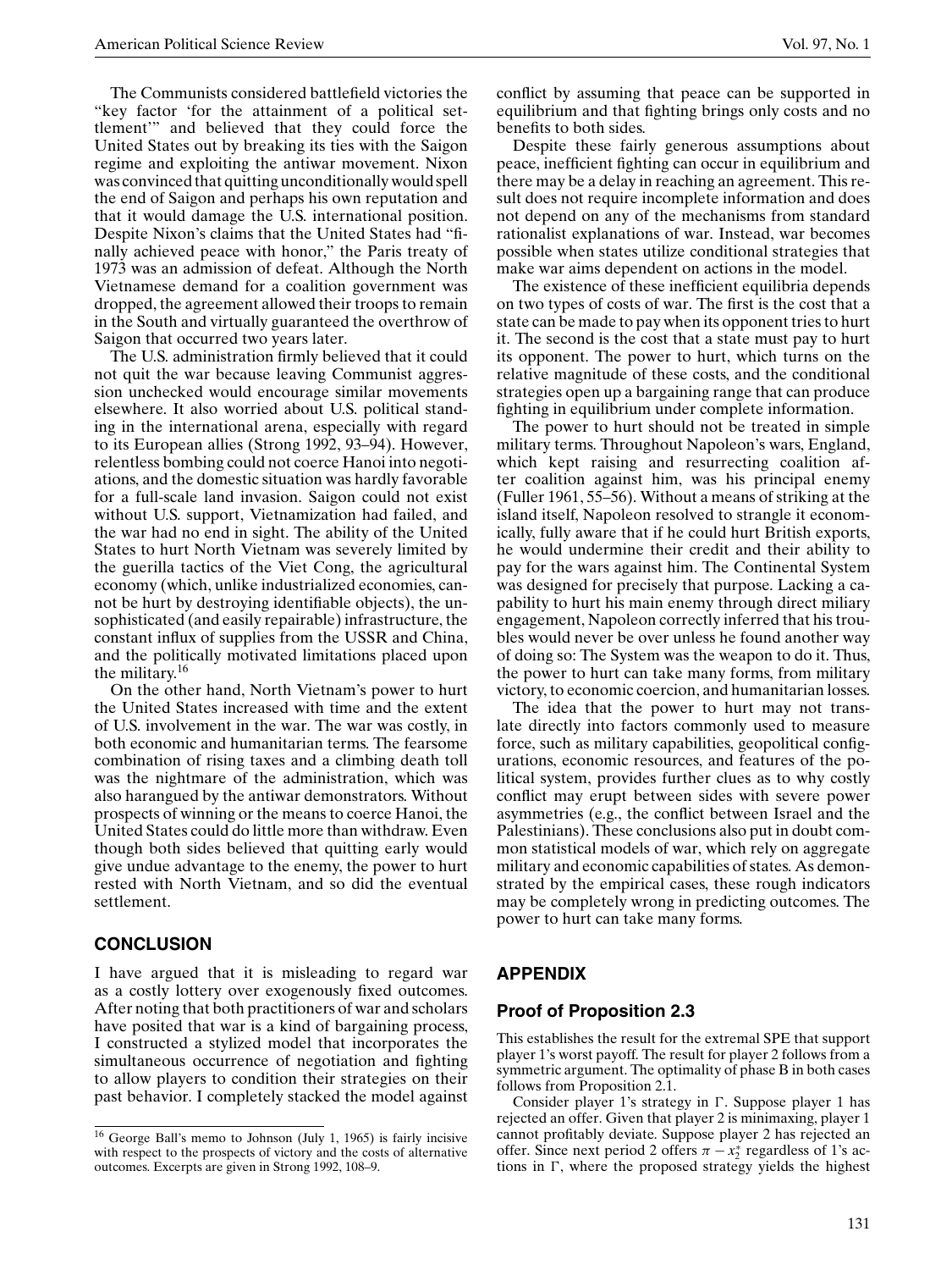payoff of  $\bar{v}_1$  there, no deviation is profitable. Thus, the rule for player 1's actions in  $\Gamma$  is optimal.

*Case 1:*  $\delta_1 \geq \delta_2$ . Consider player 1's strategy in  $G_1$ . Following the proposal rule yields *x*<sup>∗</sup> <sup>1</sup> . Player 1 will not deviate by offering  $x_1 < x_1^*$  because player 2 accepts such offers. Suppose player 1 deviates with  $x_1 > x_1^*$ , which player 2 rejects. Player 1's payoff from such deviation is  $(1 - \delta_1)\bar{v}_1$  +  $\delta_1(\pi - x_2^*) \leq \nu_1 + (1 - \delta_2) \nu_1 = x_1^*$ . Because this inequality holds when  $\delta_1 \geq \delta_2$ , such deviation is not profitable. Thus, the proposal rule is optimal.

Consider player 1's strategy in  $G_2$ . Suppose player 1 responds to some  $x_2 < x_2^*$  by deviating and rejecting. Its payoff will be  $(1 - \delta_1) \underline{v}_1 + \overline{\delta}_1 x_1^* = \pi - x_2^* < \pi - x_2$  and, hence, not profitable. Suppose now player 1 has to respond to some  $x_2 > x_2^*$ , in which case the game switches to phase B. If player 1 follows the proposed strategy, the payoff is *at*  $\hat{l}$ *east*  $(1 - \delta_1) \underline{v}_1 + \delta_1 [\underline{v}_1 + (1 - \delta_2) w_1] = \pi - x_2^* > \pi - x_2$ . Hence, player 1 cannot profitably deviate by accepting. Thus, the acceptance rule is optimal.

Since this exhausts all possible subgames, the proposed strategy for player 1 is a best response to player 2's strategy.

Consider player  $2$ 's strategy in  $\Gamma$ . If it follows the proposed strategy, the payoff in the next period is  $\min\{x_2^*, \pi - x_1^*\} = \pi - x_1^*$ . Therefore, 2's payoff from following the strategy is *at least*

$$
(1-\delta_2)r_2(\underline{\sigma})+\delta_2\bigg[\bar{v}_2+\frac{\delta_2(1-\delta_1)}{1-\delta_1\delta_2}(\pi-\underline{v}_1-\bar{v}_2)\bigg].\qquad \textbf{(3)}
$$

If player 2 deviates, then the game switches to phase B, where player 2's payoff is  $s_2$ . Hence, the deviation payoff is at most  $\bar{v}_2$ . As  $\delta_2 \rightarrow 1$ , the expression in (3) converges to  $\pi - \underline{v}_1 > \pi - \overline{v}_1 = \overline{v}_2$ . Therefore, for each  $\delta_1$  sufficiently high, there exists  $\delta_2 \leq \delta_1$  such that for all  $\delta_2 \in [\delta_2', \delta_1]$  deviation is not profitable. Thus, the rule for play in  $\Gamma$  is optimal.

Consider player 2's strategy in *G*2. If player 2 follows the proposed strategy, the payoff is *x*<sup>\*</sup><sub>2</sub>. Player 2 will not deviate by offering  $x_2 < x_2^*$  because player 1 accepts all such offers. Suppose player 2 deviates and offers some  $x_2 > x_2^*$ . Player 1 always rejects such proposals and the game switches to phase B. Player 2's payoff from such deviation is *at most*

$$
(1 - \delta_2)r_2(\underline{\sigma}) + \delta_2s_2 < \bar{v}_2,\tag{4}
$$

where the inequality follows from  $r_2(\underline{\sigma}) < \bar{v}_2$ . Since  $x_2^*$  is strictly greater than (3), it follows that there exists some  $\delta_2'' \in (0, 1)$  such that for all  $\delta_2 \in (\delta_2'', 1), x_2^*$  is strictly greater than (4). Hence, such deviation is not profitable. Taking  $\delta_2$  = max $\{\delta'_2, \delta''_2\}$  yields the discount factor for the proposition. Thus, the proposal rule is optimal.

Consider player 2's strategy in *G*1. Suppose player 1 offers some  $x_1 < x_1^*$ . If player 2 follows the proposed strategy and accepts, the payoff is

$$
\bar{v}_2 + \frac{\delta_2(1-\delta_1)}{1-\delta_1\delta_2}(\pi-\underline{v}_1-\bar{v}_2). \tag{5}
$$

If it deviates and rejects, the game switches to phase B, and its best payoff is  $\bar{v}_2$ , which is smaller than (5) and, therefore, strictly smaller than  $\pi - x_1$ . Hence, such deviation is not profitable. Suppose that now player 1 offers some  $x_1 > x_1^*$ . If player 2 follows the proposed strategy and rejects, the payoff is  $\bar{v}_2 + \delta_2(1 - \delta_1)\bar{w}_1 > \pi - x_1$ , where the last term is the (unprofitable) deviation payoff from accepting. Thus, the acceptance rule is optimal.

Since this exhausts all possible subgames, the proposed strategy for player 2 is a best response to player 1's strategy. Therefore, the strategies stated in the proposition indeed constitute an SPE of the bargaining game.

*Case 2:*  $\delta_1 \leq \delta_2$ . Consider player 1's strategy in  $G_1$ . Given player 2's strategy, if player 1 always makes nonserious offers and rejects all proposals, then it can guarantee a payoff of  $\bar{v}_1$  in any period, which begins with its offer, and  $v_1$  in any period, which begins with player 2's offer. Thus, player 1 can get at least  $(1 - \delta_1)(\bar{v}_1 + \delta_1 \underline{v}_1 + \delta_1^2 \bar{v}_1 + \delta_1^3 \underline{v}_1 + \cdots) = (1 +$  $(\delta_1)^{-1}(\bar{v}_1 + \delta_1 \underline{v}_1) \equiv \underline{x}_1$ . Since player 2 only accepts  $x_1 \leq \underline{x}_1$ , player 1 cannot improve its payoff from making a proposal that will be accepted. Therefore, player 1's strategy of making a nonserious offer is optimal.

Consider player 1's strategy in *G*<sub>2</sub>. Suppose player 2 offers  $x_2 \le x_2^*$ . Since it is not the case that  $x_2^* < (1 + \delta_1)^{-1}(\pi v_1 + \delta_1 \bar{v}_2$ , it cannot be profitable for player 1 to deviate and reject. Suppose player 2 offers  $x_2 > x_2^*$ , in which case the game switches to phase B. If player 1 deviates and accepts, the payoff is  $\pi - x_2 < \pi - x_2^* = (1 +$  $(\delta_1)^{-1}(\underline{v}_1 + \delta_1\overline{v}_1) \leq (1 - \delta_1)\underline{v}_1 + \delta_1\overline{v}_1$ , and so such deviation is not profitable. Therefore, the acceptance rule is optimal.

Since this exhausts all possible subgames, the proposed strategy for player 1 is a best response to player 2's strategy. I now show that player 2's strategy is also optimal.

Consider player 2's strategy in  $\Gamma$ . If it deviates, the game switches to phase B, so the maximum payoff is  $(1 - \delta_2)\bar{v}_2 + \delta_2\bar{v}_2 = \bar{v}_2$ . If player 2 follows the proposed strategy, then the payoff is *at least*  $(1 - \delta_2)r_2(\sigma) + \delta_2[(1 - \delta_2)\bar{v}_2 +$  $\delta_2 x_2^*$ ]. As  $\delta_2 \rightarrow 1$ , this converges to  $x_2^* > \overline{v_2}$ . Therefore, there exists  $\delta_2' \in (0, 1)$  such that for all  $\delta_2 \in (\delta_2', 1)$ , deviation is not profitable. Thus, the rule for play in  $\Gamma$  is optimal.

Consider player 2's strategy in *G*1. Since player 1 never offers  $x_1 \le x_1$ , player 2 must decide whether to reject some  $x_1 \ge x_1$ . Because  $\delta_1 \le \delta_2$ , it follows that it is not the case that  $\pi - \overline{x_1} > (1 - \delta_2)\overline{v_2} + \delta_2 x_2^*$ , and so player 2 cannot profitably deviate by accepting the offer. Suppose that now player 1 offers some  $x_1 \leq x_1$ . If player 2 follows the proposed strategy and accepts, the payoff is

$$
\pi - x_1 \ge \pi - \underline{x}_1 = (1 + \delta_1)^{-1} [\bar{v}_2 + \delta_1(\pi - \underline{v}_1)]
$$
  
> 
$$
(1 + \delta_1)^{-1} (\bar{v}_2 + \delta_1 \bar{v}_2) = \bar{v}_2.
$$

If it deviates and rejects, then the game switches to phase B, where the payoff is  $\bar{v}_2$ . Hence, the largest deviation payoff is  $(1 - \delta_2)\bar{v}_2 + \delta_2\bar{v}_2 = \bar{v}_2$ , which is not profitable. Thus, the acceptance rule is optimal.

Consider player 2's strategy in  $G_2$ . If it follows the proposed strategy, the payoff is *x*<sup>\*</sup><sub>2</sub>. Deviation by offer- $\lim_{x_2 \to x_2^*}$  is not profitable because player 1 accepts all such offers. Suppose player 2 deviates by offering  $x_2 > x_2^*$ , which player 1 always rejects. Since the game switches to phase B, the payoff then is  $(1 - \delta_2)r_2(\sigma) + \delta_2\bar{v}_2 \leq \bar{v}_2$ . But since  $v_1 < \bar{v}_1 \Rightarrow \pi - v_1 > \pi - \bar{v}_1 = \bar{v}_2$ , we have  $x_2^* =$  $(1 + \delta_1)^{-1}(\pi - v_1 + \delta_1\bar{v}_2) > \bar{v}_2$ . Hence, deviation is not profitable. Thus, the proposal rule is optimal.

Since this exhausts all possible subgames, the proposed strategy for player 2 is a best response to player 1's strategy. Therefore, the strategies stated in the proposition constitute an SPE of the bargaining game. Note that any offer  $x_1 > x_1$  will be rejected by player 2, and therefore there exists a continuum of SPE, in which player 1 makes different nonserious offers. All these SPE are payoffequivalent.

# **REFERENCES**

Art, Robert J. 1980. "To What Ends Military Power." *International Security* 4 (Spring): 4–35.